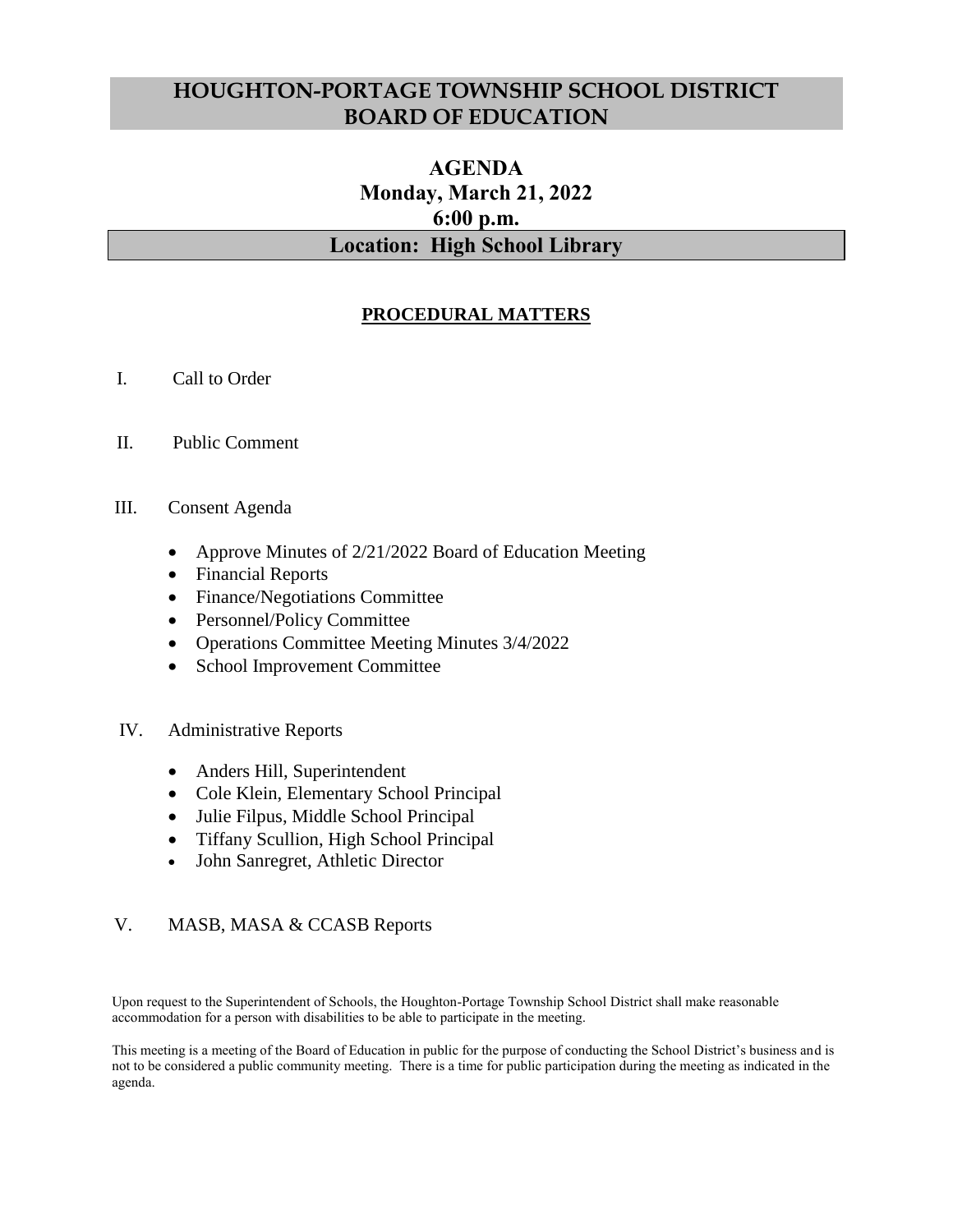#### **Page 2 Board Agenda –3/21/2022**

- VI. Discussion Items/Action Items
	- 1. April 2022 Board of Education Meeting

At the time of the Board meeting, Mrs. Massaway will lead a discussion on the change of the April Board meeting date to Tuesday, April 19, 2022.

2. Resolution to Approve Summer Project List

Moved by \_\_\_\_\_\_\_\_\_\_\_\_\_\_\_\_\_\_\_\_\_\_, seconded by \_\_\_\_\_\_\_\_\_\_\_\_\_\_\_\_\_\_\_\_\_\_\_\_\_\_\_, to approve the 2022 Summer Project List.

Yeas: \_\_\_\_\_\_\_\_\_\_\_\_\_\_\_\_\_\_\_\_\_\_\_\_\_\_  $Nays:$ 

3. Resolution to Approve CTE Credit to Satisfy 3rd Year Science Credit for Graduation

Moved by \_\_\_\_\_\_\_\_\_\_\_\_\_\_\_\_\_\_\_\_\_\_, seconded by \_\_\_\_\_\_\_\_\_\_\_\_\_\_\_\_\_\_\_\_\_\_\_\_\_\_, to approve CTE Credit to satisfy 3<sup>rd</sup> year science credit for graduation.

Yeas: \_\_\_\_\_\_\_\_\_\_\_\_\_\_\_\_\_\_\_\_\_\_\_\_\_\_ Nays: \_\_\_\_\_\_\_\_\_\_\_\_\_\_\_\_\_\_\_\_\_\_\_\_\_\_

4.Designation of Parent Advisory Committee

Moved by \_\_\_\_\_\_\_\_\_\_\_\_\_\_\_\_\_\_\_\_\_\_, seconded by \_\_\_\_\_\_\_\_\_\_\_\_\_\_\_\_\_\_\_\_\_\_\_\_\_\_, to approve Lynn Mazzoleni as the HPTS CCISD PAC representative.

Yeas: \_\_\_\_\_\_\_\_\_\_\_\_\_\_\_\_\_\_\_\_\_\_\_\_\_\_ Nays: \_\_\_\_\_\_\_\_\_\_\_\_\_\_\_\_\_\_\_\_\_\_\_\_\_\_

5. Resolution to Approve the Purchase of a Truck for the Maintenance Department

| Moved by $\_$    | , seconded by                                                   |  |
|------------------|-----------------------------------------------------------------|--|
|                  | approve the purchase of a truck for the maintenance department. |  |
| $\mathbf V$ age. |                                                                 |  |

Yeas: \_\_\_\_\_\_\_\_\_\_\_\_\_\_\_\_\_\_\_\_\_\_\_\_\_\_ Nays: \_\_\_\_\_\_\_\_\_\_\_\_\_\_\_\_\_\_\_\_\_\_\_\_\_\_

Upon request to the Superintendent of Schools, the Houghton-Portage Township School District shall make reasonable accommodation for a person with disabilities to be able to participate in the meeting.

This meeting is a meeting of the Board of Education in public for the purpose of conducting the School District's business and is not to be considered a public community meeting. There is a time for public participation during the meeting as indicated in the agenda.